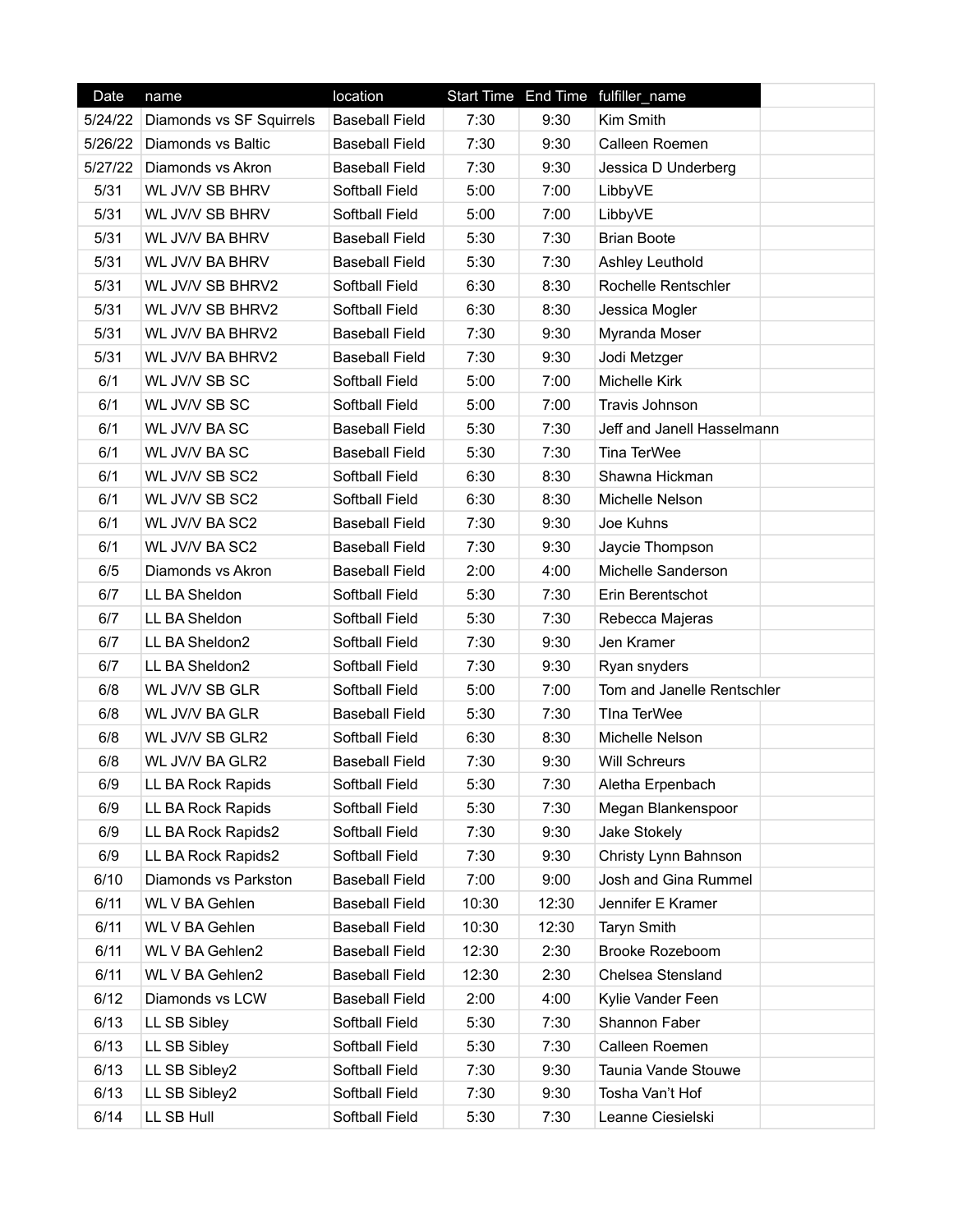| Date | name                       | location              |       |       | Start Time End Time fulfiller_name |  |
|------|----------------------------|-----------------------|-------|-------|------------------------------------|--|
| 6/14 | LL SB Hull                 | Softball Field        | 5:30  | 7:30  | Aaron Johnson                      |  |
| 6/14 | LL SB Hull2                | Softball Field        | 7:30  | 9:30  | Kerri Schoening                    |  |
| 6/14 | LL SB Hull2                | Softball Field        | 7:30  | 9:30  | Gwen                               |  |
| 6/15 | WL JV/V SB MOC             | Softball Field        | 5:00  | 7:00  | <b>Rachel Poss</b>                 |  |
| 6/15 | WL JV/V SB MOC             | Softball Field        | 5:00  | 7:00  | Megan Johnson                      |  |
| 6/15 | WL JV/V BA MOC             | <b>Baseball Field</b> | 5:30  | 7:30  | Holly Horstman                     |  |
| 6/15 | WL JV/V BA MOC             | <b>Baseball Field</b> | 5:30  | 7:30  | Dan &Jess David                    |  |
| 6/15 | WL JV/V SB MOC2            | Softball Field        | 6:30  | 8:30  | Anna & Aaron Harmon                |  |
| 6/15 | WL JV/V SB MOC2            | Softball Field        | 6:30  | 8:30  | Rochelle Rentschler                |  |
| 6/15 | WL JV/V BA MOC2            | <b>Baseball Field</b> | 7:30  | 9:30  | <b>Will Schreurs</b>               |  |
| 6/15 | WL JV/V BA MOC2            | <b>Baseball Field</b> | 7:30  | 9:30  | Holly Horstman                     |  |
| 6/16 | Diamonds vs Renner         | <b>Baseball Field</b> | 7:30  | 9:30  | Maria                              |  |
| 6/18 | <b>WL V Tournament</b>     | Softball Field        | 10:00 | 12:00 | Natasha Flier                      |  |
| 6/18 | <b>WL V Tournament</b>     | Softball Field        | 10:00 | 12:00 | Rob Eiesland                       |  |
| 6/18 | WL V SB Tournament2        | Softball Field        | 12:00 | 2:00  | Lucas & Abby Teunissen             |  |
| 6/18 | <b>WL V SB Tournament2</b> | Softball Field        | 12:00 | 2:00  | Jennifer Thiessen                  |  |
| 6/19 | Diamonds vs Vermillion     | <b>Baseball Field</b> | 2:00  | 4:00  | Matt and Dana Schreurs             |  |
| 6/20 | WL JV/V SB Okoboji         | Softball Field        | 5:00  | 7:00  | Amy Hildring                       |  |
| 6/20 | WL JV/V BA Okoboji         | <b>Baseball Field</b> | 5:30  | 7:30  | Koury James Kramer                 |  |
| 6/20 | WL JV/V SB Okoboji2        | Softball Field        | 6:30  | 8:30  | Katie Vander Sanden                |  |
| 6/20 | WL JV/V BA Okoboji2        | <b>Baseball Field</b> | 7:30  | 9:30  | Nicole Boslwr                      |  |
| 6/21 | LL SB Rock Rapids          | Softball Field        | 4:00  | 6:00  | Jenny McKenny                      |  |
| 6/21 | WL JV/V SB CL              | Softball Field        | 5:00  | 7:00  | Kelsey Oye                         |  |
| 6/21 | WL JV/V BA CL              | <b>Baseball Field</b> | 5:30  | 7:30  | Sara Wurgler                       |  |
| 6/21 | WL JV/V BA CL              | <b>Baseball Field</b> | 5:30  | 7:30  | Sara Wurgler                       |  |
| 6/21 | LL SB Rock Rapids2         | Softball Field        | 6:00  | 8:00  | Jodi Beehler                       |  |
| 6/21 | WL JV/V SB CL2             | Softball Field        | 6:30  | 8:30  | <b>Stacey Breitkreutz</b>          |  |
| 6/21 | WL JV/V BA CL2             | <b>Baseball Field</b> | 7:30  | 9:30  | Michelle Gramstad                  |  |
| 6/21 | WL JV/V BA CL2             | Baseball Field        | 7:30  | 9:30  | Jennifer E Kramer                  |  |
| 6/22 | LL SB Rock Valley          | Softball Field        | 5:30  | 7:30  | Evie Koch                          |  |
| 6/22 | LL SB Rock Valley          | Softball Field        | 5:30  | 7:30  | Nola Jones                         |  |
| 6/22 | LL SB Rock Valley2         | Softball Field        | 7:30  | 9:30  | Kayla Koedam                       |  |
| 6/22 | LL SB Rock Valley2         | Softball Field        | 7:30  | 9:30  | Katie Caven                        |  |
| 6/23 | LL SB Sheldon              | Softball Field        | 5:30  | 7:30  | <b>Trista Blauwet</b>              |  |
| 6/23 | LL SB Sheldon              | Softball Field        | 5:30  | 7:30  | Jessica Mogler                     |  |
| 6/23 | LL SB Sheldon2             | Softball Field        | 7:30  | 9:30  |                                    |  |
| 6/23 | LL SB Sheldon2             | Softball Field        | 7:30  | 9:30  | Krystal Ripperda                   |  |
| 6/27 | WL JV/V SB SO              | Softball Field        | 5:00  | 7:00  | <b>Annie Schreurs</b>              |  |
| 6/27 | WL JV/V BA SO              | <b>Baseball Field</b> | 5:30  | 7:30  | Matt and Dana Schreurs             |  |
| 6/27 | WL JV/V SB SO2             | Softball Field        | 6:30  | 8:30  | <b>Stacey Breitkreutz</b>          |  |
| 6/27 | WL JV/V BA SO2             | <b>Baseball Field</b> | 7:30  | 9:30  | <b>Wendy Fluit</b>                 |  |
| 6/28 | LL BA Rock Valley          | Softball Field        | 5:30  | 7:30  | Rose Anderson                      |  |
| 6/28 | LL BA Rock Valley          | Softball Field        | 5:30  | 7:30  | Calleen Roemen                     |  |